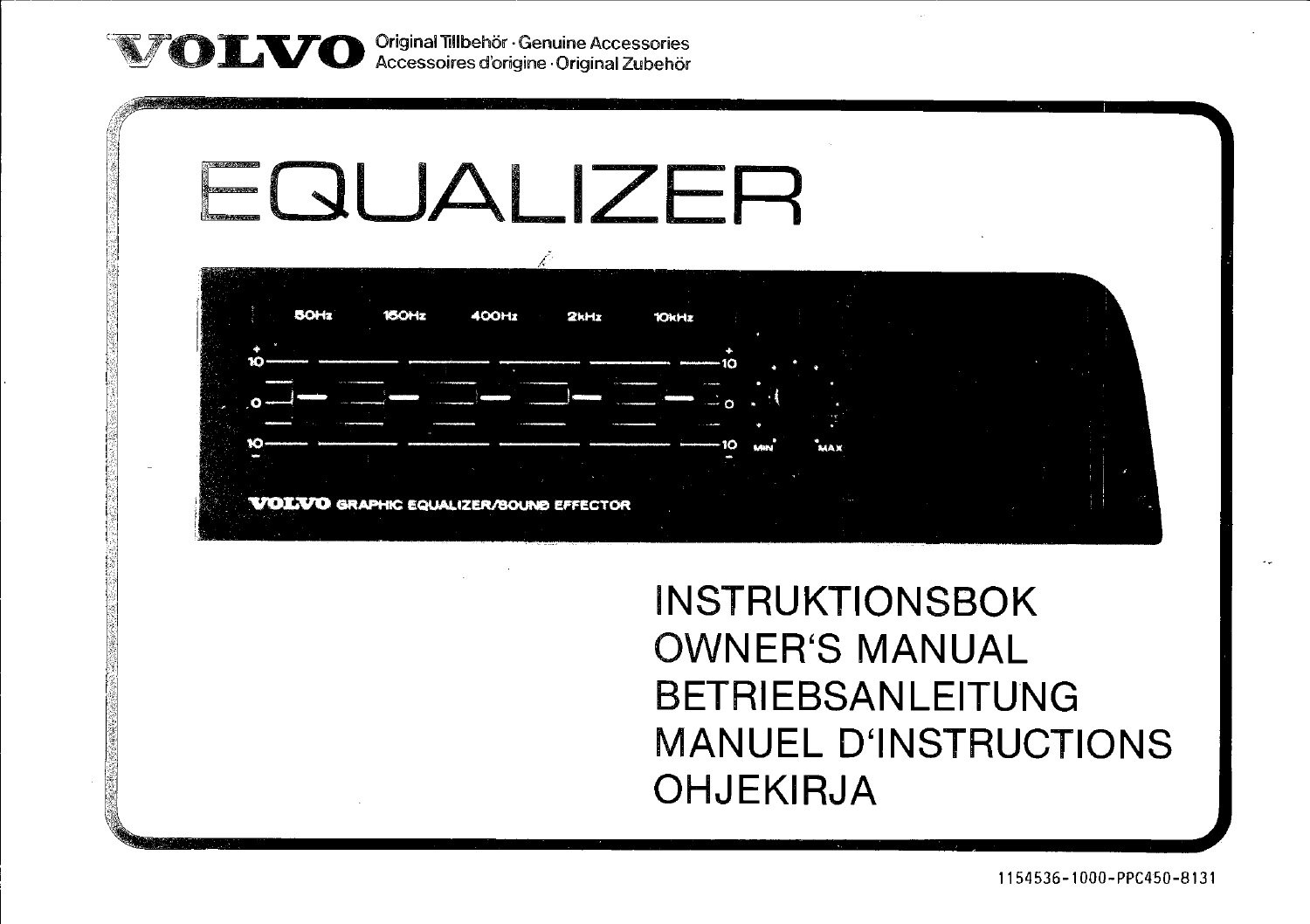## $SVPNSKA-$

## ALLMÄNT

Volvo bilkupé är i många avseenden ett bra avlyssmingsrum, men textil- och inredningsmaterial kan bearänsa diskantregistret. Även vägbuller kan samverka med högtalarljudet, och ge upphov till resonanstoppar. Med equalizern kan man kompensera för dessa fenomen och få en naturtrogen ljudåtergivning. Man har pekså möjlighet att komponera ljudet efter personlig smak, genom att lyfta fram eller tona ner olika delar av<br>Idangregistret.

### FIINKTION

Kontrollampan (1) markerar när equalizern är påkopplad vilket sker automatiskt när radion är på.

Med reglagen (2) kan fem frekvensområden regleras inom  $\pm$  10 dB.

Reglaget (3) påverkar gradvis stereoåtergivning så att ljudbilden "förstoras" och ger en större "rymdverkan. Påverkar ei monoåtergivning.

I cle extra uttagen (4) kan reglageknappar för andra tillbehör med fördel placeras.

#### Teknisk Specifikation

| Tonkontroller:        | 5 st, $\pm$ 10 dB             |
|-----------------------|-------------------------------|
| Mittfrekvenser:       | 50 Hz, 150 Hz, 400 Hz, 2 KHz, |
|                       | 10 KHz                        |
| Kanalseparation:      | $>$ 40 dB                     |
| Distorsion vid 1 KHz: | $0.05\%$                      |
| Driftspänning:        | 12 V negativ jordning         |
| Bestyckning:          | 2 transistorer, 1 LED         |

## GENERAL

r~---------------------------------------------------

The passenger compartment in Volvo cars is in many respects a good place to enjoy music in, but fabric and interior materials may have a limiting effect on the treble. Road noise can also, in combination with loudspeaker sound, give raise to resonance effects.

-~- ENGLISH ------

With the equalizer you can easily compensate for these phenomena and get a more natural sound. It is also possible to compose the sound to your own personal taste, by lifting up or tuning down different parts of the frequency range.

## FUNCTION

The indicator lamp (1) is lit when the equalizer, via the radio on/off switch, is switched on.

With the controls (2) five different frequency ranges can be adjusted within  $\pm$  10 dB.

With controi (3) the stereo effect can be adjusted, giving a richer and a more full sound.

Does not affect mono transmissions.

Switches and controls for other accessories can be installed in the spare recesses (4).

#### Technical Specifications

| 5. $\pm$ 10 dB                              |
|---------------------------------------------|
| 50 Hz, 150 Hz, 400 Hz, 2 KHz,               |
| 10 KHz                                      |
| $>$ 40 dB                                   |
| $0.05\%$                                    |
| 12 V negative earth                         |
| Solid state equipment: 2 transistors, 1 LED |
|                                             |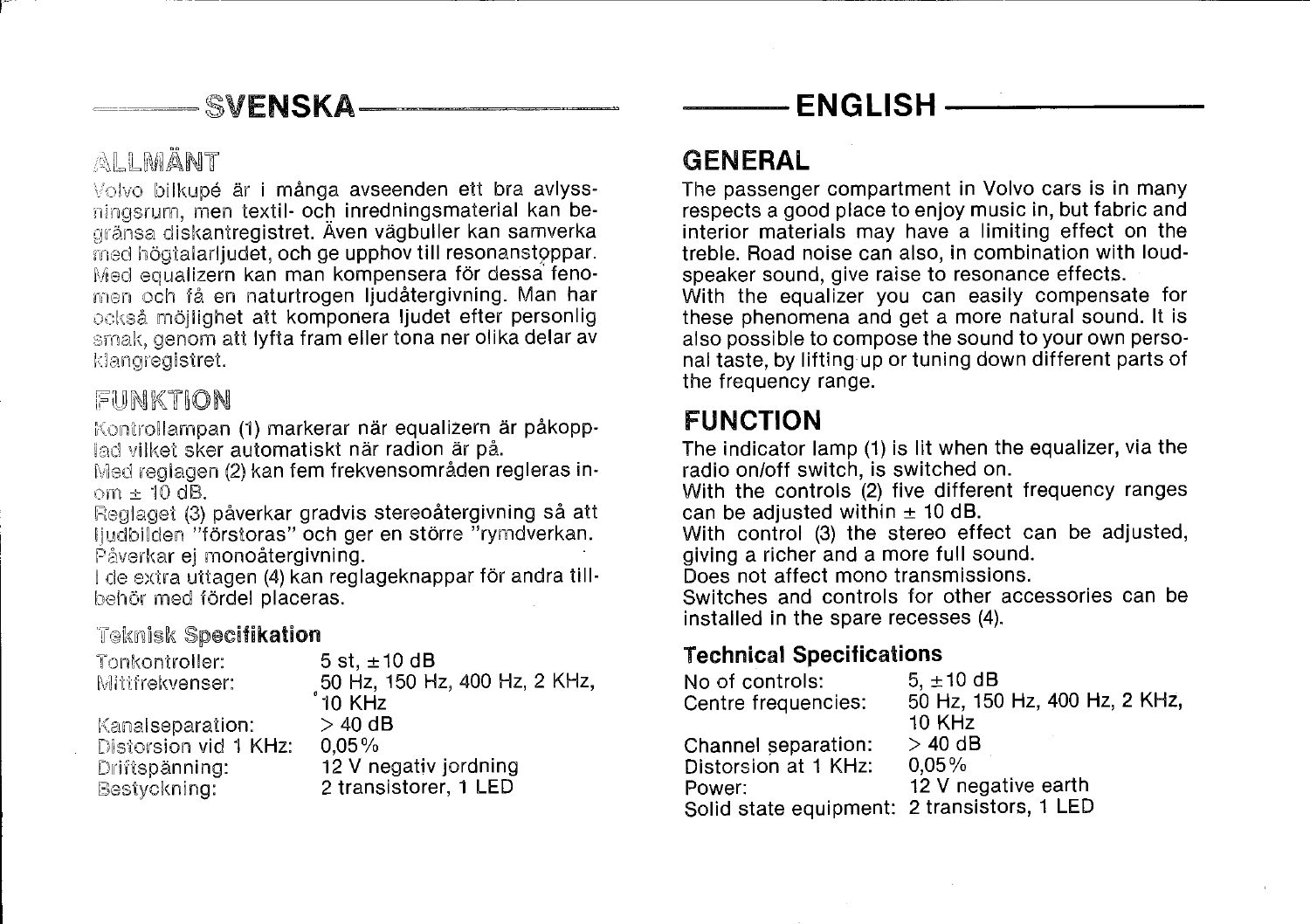

### ALLGEMEINES

Volvo-Fahrgastraum ist in vieler Hinsicht ein geeigneter Platz zum Abhören, aber Textil- und Einrichtungsmaterial kann den Diskant begrenzen.

Auch Geräusche von der Straße können den Lautsprecherlaut beeinträchtigen und Anlaß zu Resonanzspitzen geben.

Mit dem Equalizer kann man diesen Problemen aus dem Weg gehen und eine naturgetreue Tonwiedergabe erhalten. Man hat auch die Möglichkeit, den Ton nach eigenem Geschmack zu komponieren, indem man verschiedene Teile des Klangregisters hervorhebt oder senkt.

### FUNKTION

Die Kontrollampe (1) zeigt an, wann der Equalizer angeschlossen ist, welches automatisch geschieht, wann das Radio an ist.

Mit der Regulierung (2) können fünf Frequenzbereiche innerhalb  $\pm$  10 dB regliert werden.

Die Regulierung (3) beeinfluBt stufenweise die Stereowiedergabe, so daß die Wiedergabe "vergrößert wird" und einen größeren "Reumeffekt" gewährleistet. Beeinflusst nicht die Monowiedergabe.

In den zusätzlichen Ausnehmungen (4) können sehr gut Regulierknöpfe tur anderes Zubehör plaziert werden.

#### Technische Daten

| Tonkontrollen:        | 5 st., $\pm$ 10 dB            |
|-----------------------|-------------------------------|
| Mittelfrequenzen:     | 50 Hz, 150 Hz, 400 Hz, 2 KHz, |
|                       | <b>10 KHz</b>                 |
| Kanaltrennung:        | $>$ 40 dB                     |
| Verzerrung bei 1 KHz: | $0.05\%$                      |
| Betriebsspannung:     | 12 V negative Erdung          |
| Bestückung:           | 2 Transistoren, 1 LED         |